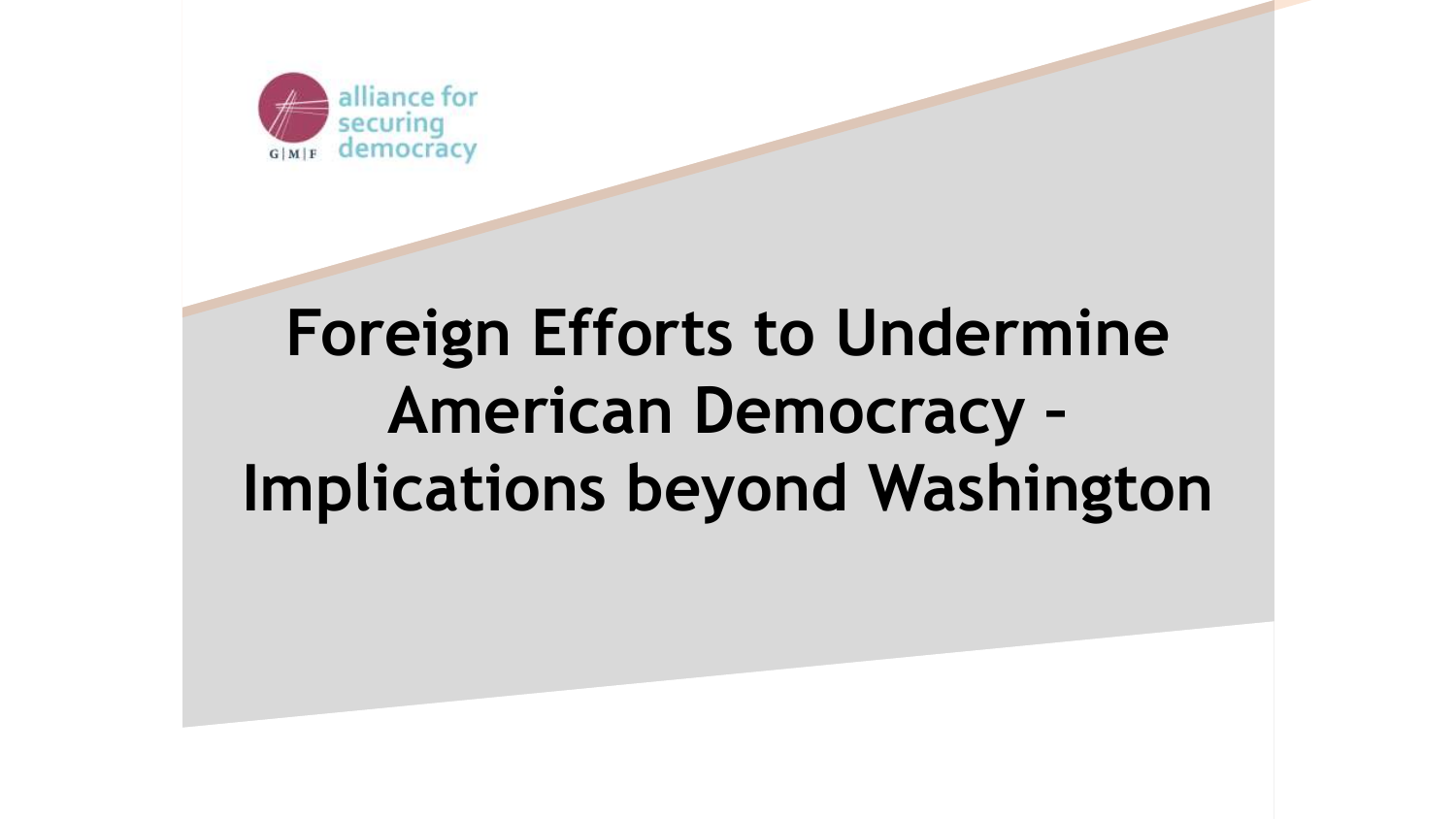

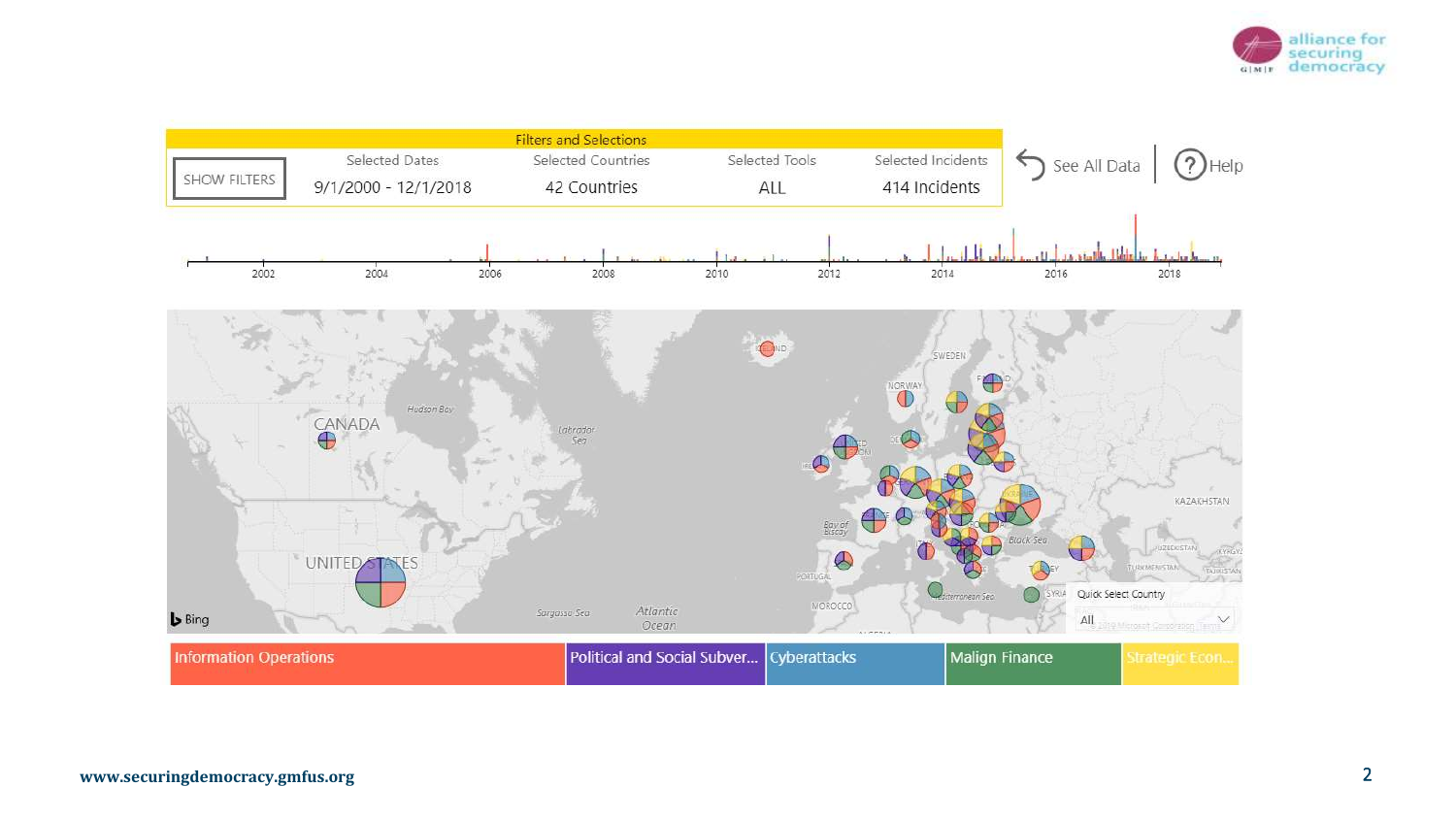## Information Operations – Covert Tactics





The IRA bought U.S. political ads on social media without disclosure or detection in 2016, including \$100,000 spent on about 3,000 ads on Facebook that may have helped IRA content reach roughly as many U.S. viewers as actually voted in the election.

### **Internet Research Agency Sputnik employees posing as news sites**



Facebook removed 364 pages linked to Sputnik employees who were pretending to be independent news agencies. They paid \$135,000 for advertisements and had about 790,000 followers in Eastern Europe and elsewhere, posting in issues such as anti-NATO sentiment, protest movements, and anti-corruption.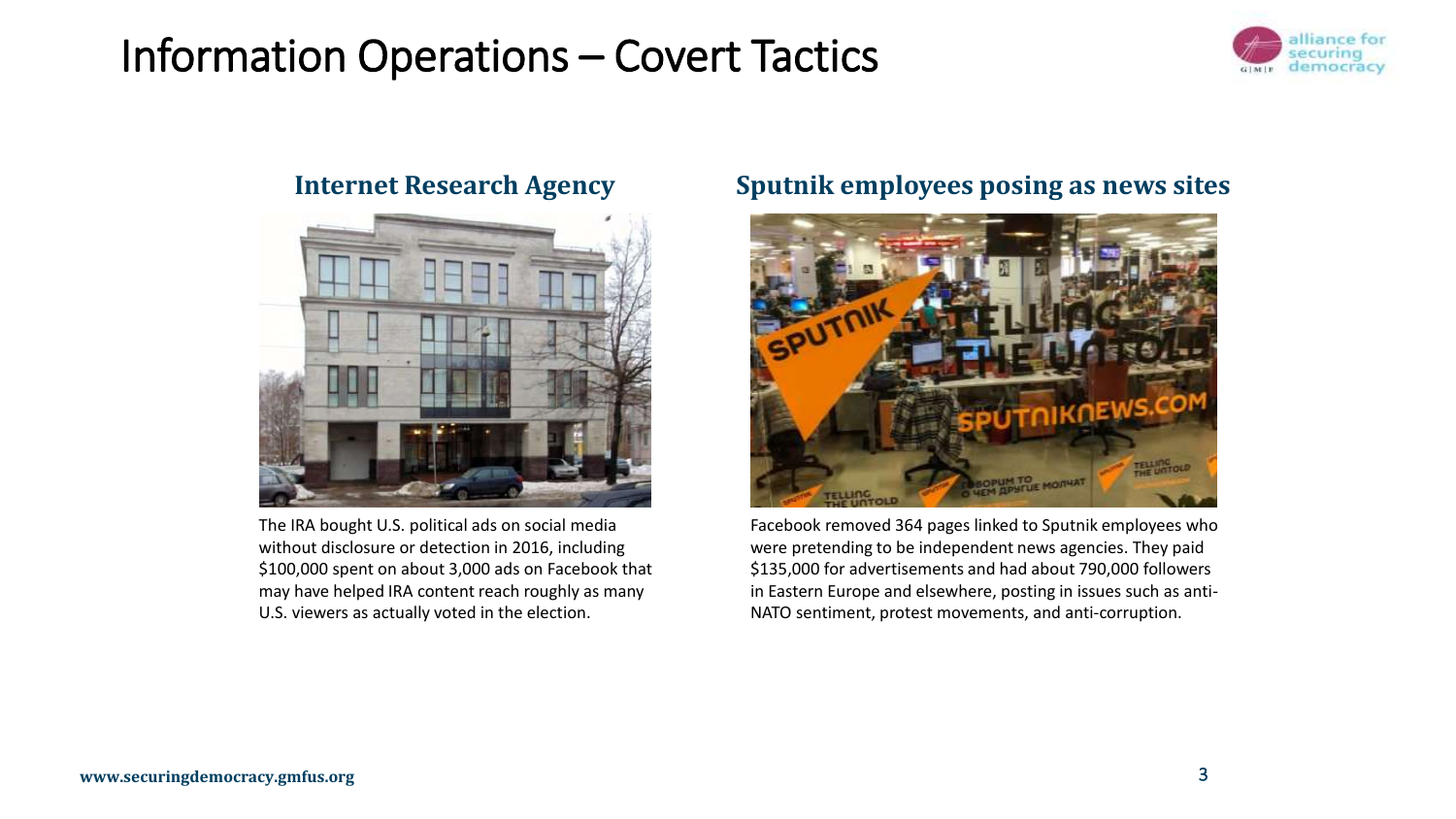

### **Information Operations – Targeting Local Communities and Amplifying Divisions**

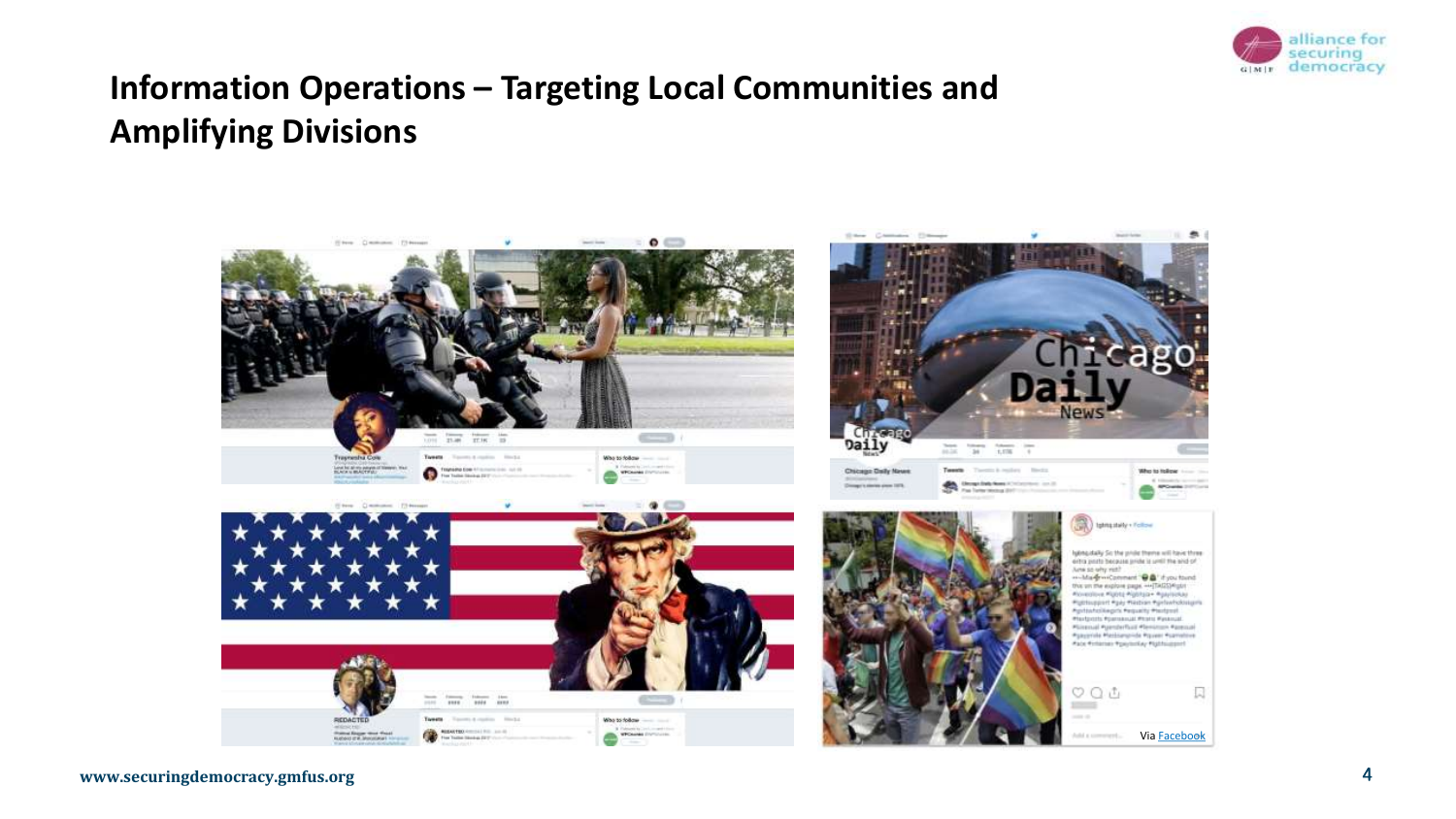



Information operations often seek to **coopt legitimate social movements** by **impersonating activists**, **engaging with organizations and businesses on the ground**, and even **organizing and funding protests**.



*Pulling Conversation to extremes: Retweet network graph of accounts discussing #blacklivesmatter and #bluelives matter, including IRA accounts (orange) mapped over normal accounts (blue)*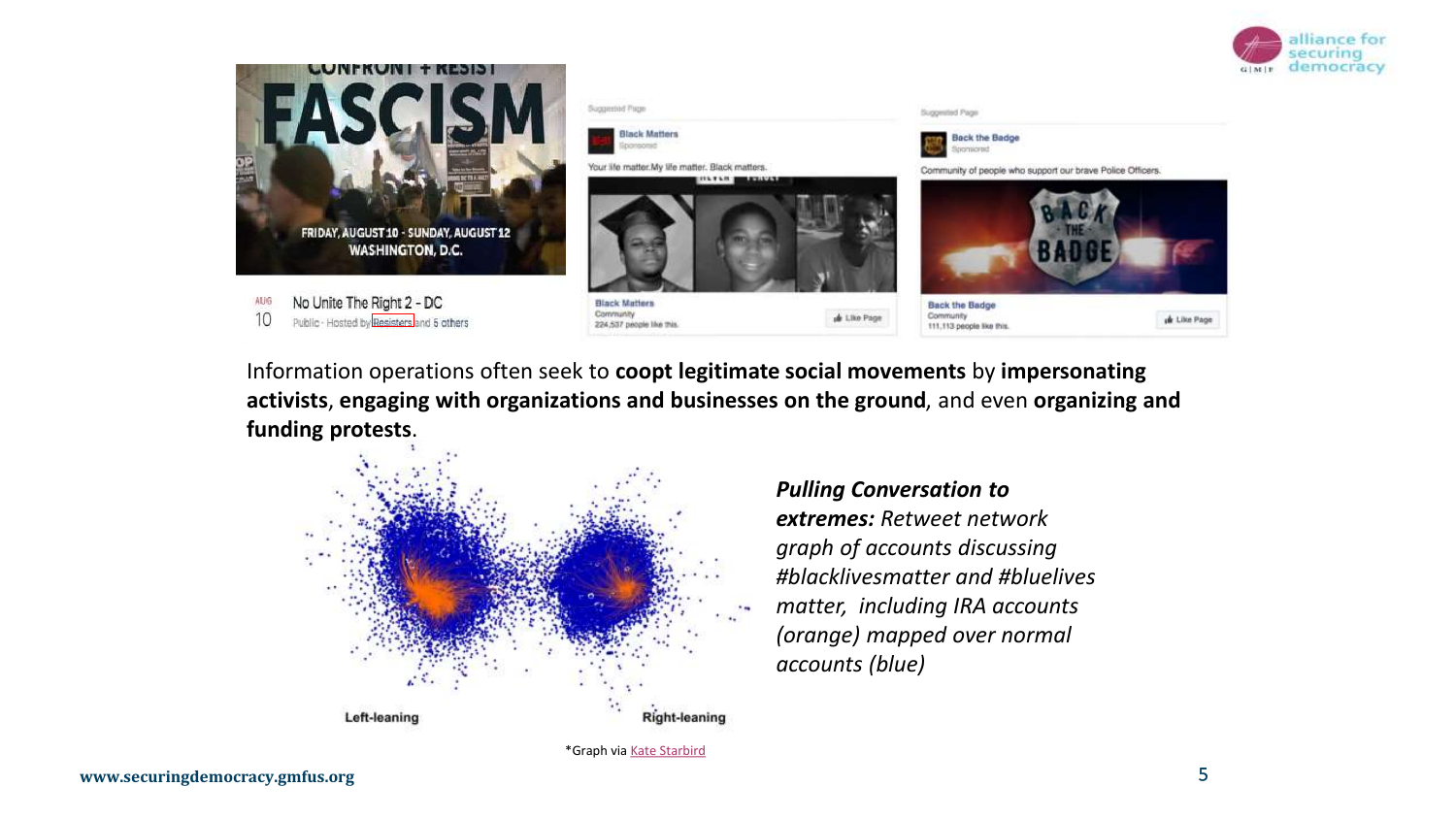

Ы

What Happens Online Doesn't Stay Online



No Hote, No

 $Mus$ lims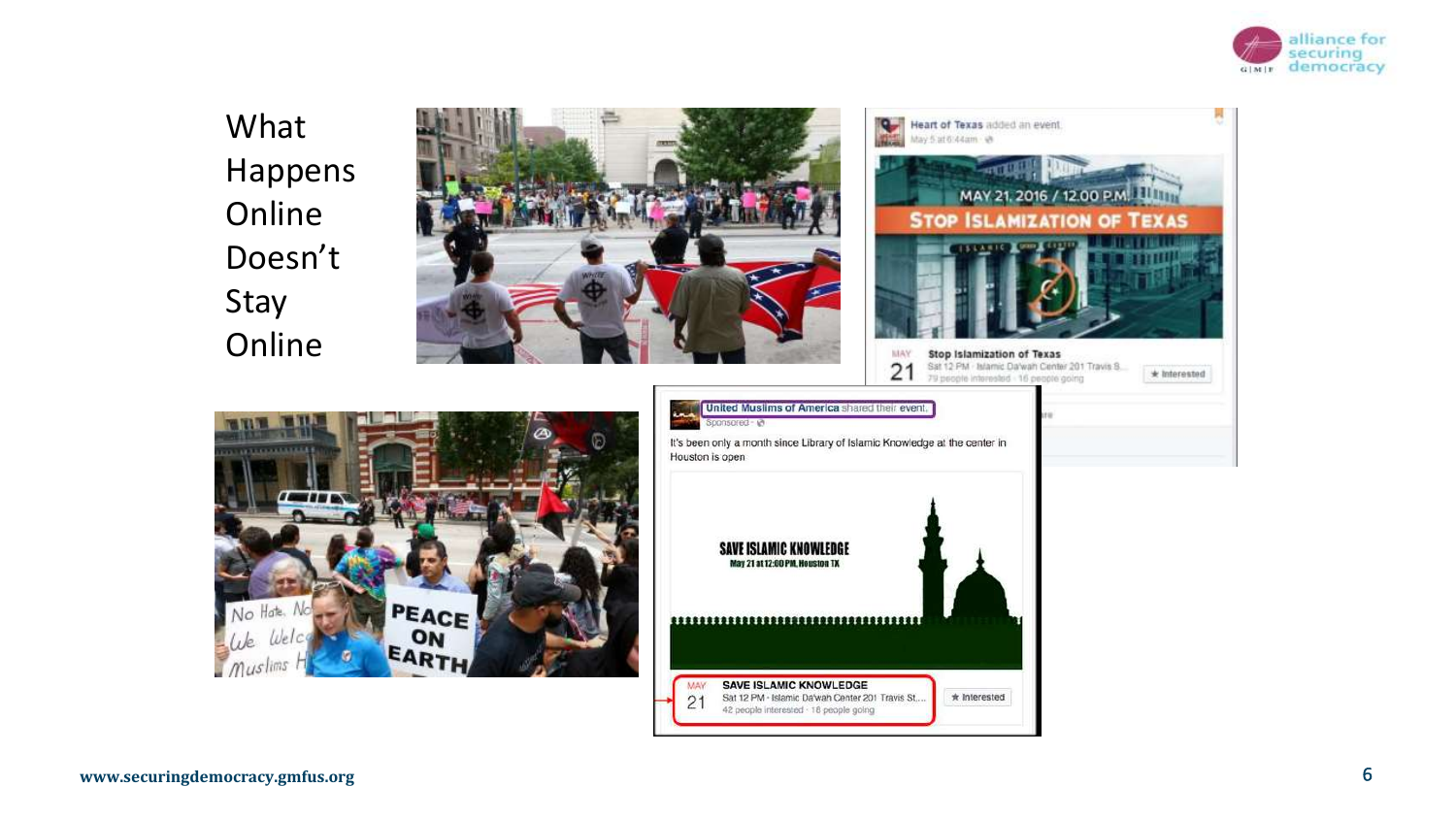

## Information Operations – Algorithmic Exploitation

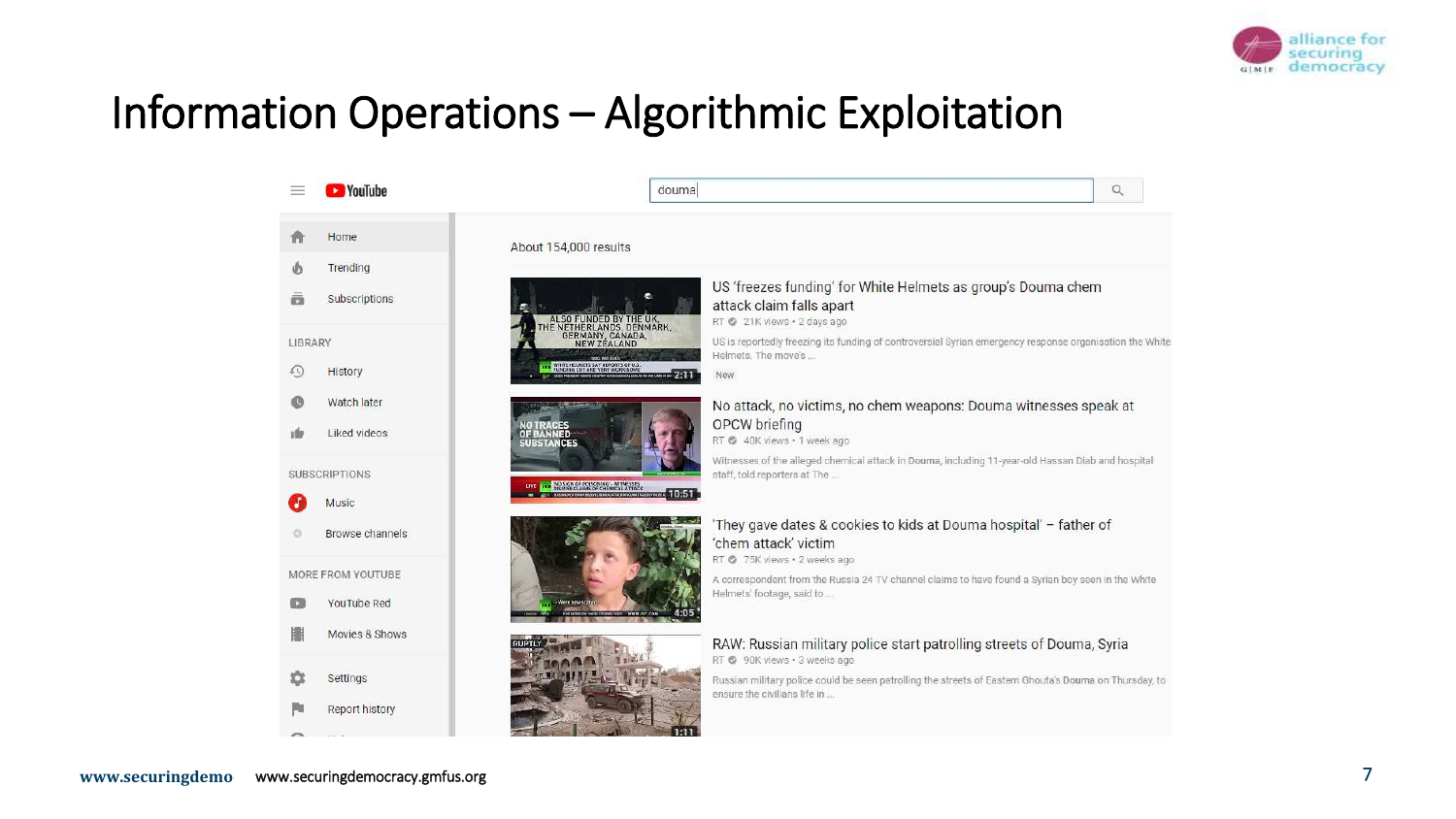

<゚



About 43,700,000 results (0.76 seconds)

#### **Top stories**







Handout

2 days ago

Sputnik International



 $\rightarrow$  More for white helmets

#### Support the White Helmets

https://www.whitehelmets.org/ •

When the bombs rain down, the White Helmets rush in. Unarmed and neutral they've saved 114431+ lives and counting. Support them now.



### **White Helmets**

Syrian Civil War

The White Helmets, officially known as Syria Civil Defence, is a volunteer organisation that operates in parts of rebel-controlled Syria and in Turkey. Wikipedia

#### Founder: James Le Mesurier

**Founded: 2014** 

Volunteers: 3,000 (with monthly stipend)

Motto: "To save a life is to save all of humanity."

#### Purpose: Civil defense

Number of volunteers: 3,000 (with monthly stipend)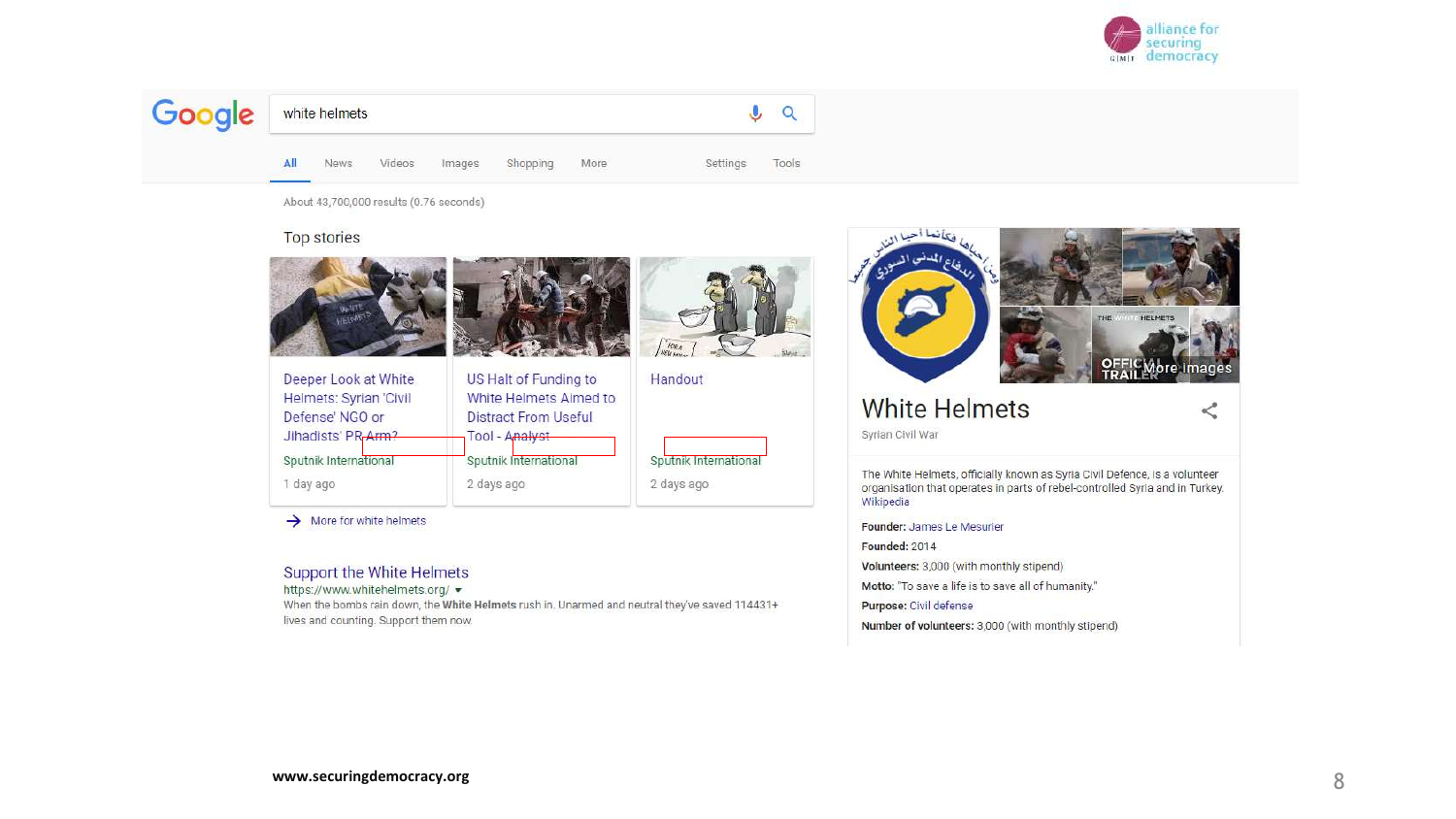

### It's Not Just Russia



On the right, the legitimate accounts for Republican midterm political candidates Maria Livengood and Jineea Butler. On the left, Iranian inauthentic accounts. Via [FireEye](https://www.fireeye.com/blog/threat-research/2019/05/social-media-network-impersonates-us-political-candidates-supports-iranian-interests.html)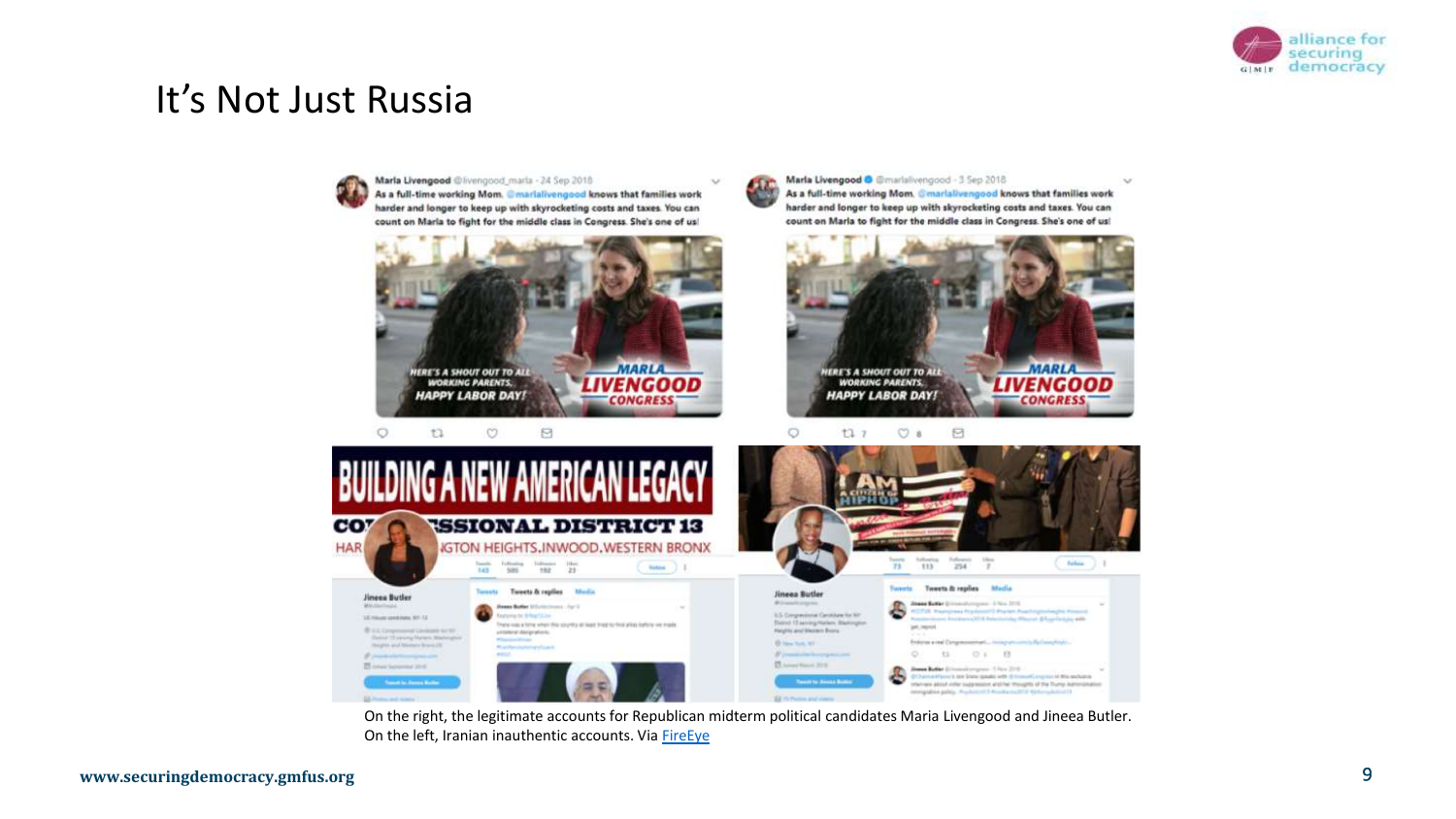

### It's Not Just Russia



#### Sarah Warren @SarahWarren0 Trump is trying to kill off ObamaCare but fact remains that most Americans need and want ObamaCare. Do you??





#### Marla Livengood @livengood\_marla - 24 Sep 2018

Labor Day weekend 13 Years ago. I surprised Ray and our wedding guests with a late night In-N-Out delivery! Here is this years Anniversary burgers! @RULivengood2 #InNOutBurger







Alex Ryan @AlexRyanNY She just canceled her concert in Israel. Bravo @LanaDelRey ⊠  $17$ O O



#### Marla Livengood O @marlalivengood - 1 Sep 2018

Labor Day weekend 13 Years ago. I surprised Ray and our wedding guests with a late night In-N-Out delivery! Here is this years Anniversary burgers! @RULivengood2 #InNOutBurger



 $O<sub>2</sub>$  $t1110$  $O$  34  $\Box$